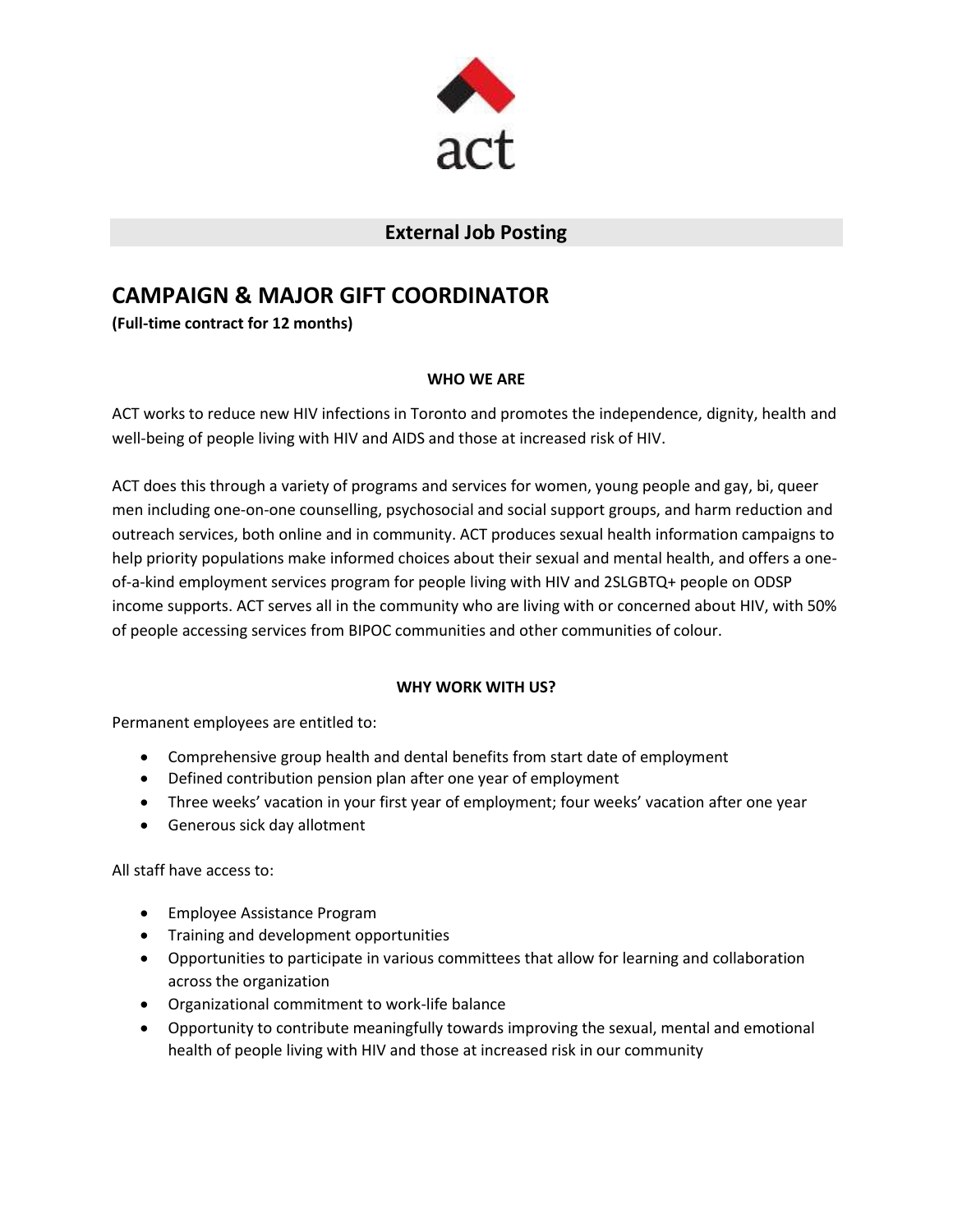#### **ABOUT THE OPPORTUNITY**

We are currently looking for a **Campaign and Major Gift Coordinator (contract)** to join our team!

#### **JOB SUMMARY**

Status: Full time (37.5 hours), Contract for 12 months Salary: Category 2- \$52,057- \$53,281

Position within the Bargaining Unit

Reporting to the Director of Development, this role will support the efforts to raise significant funds through the Beyond Zero Campaign to build HQ Toronto, a project of the Ontario HIV Treatment Network (OHTN), as well as community and clinical partners to build a holistic health centre for diverse groups of 2 Spirit, gay, bi and queer identified cis and trans people. This role will also be responsible for Foundation and other non-government grant writing to help raise funds to support ACT programs and services. Specific duties and responsibilities will include, but are not limited to the following and may be subject to change:

#### **RESPONSIBILITIES**

#### **Campaign Administration**

- Schedule and coordinate meetings of the HQ Campaign Cabinet, the volunteer leadership committee tasked with supporting fundraising for HQ Toronto. Tasks include preparing the agenda and supporting documentation, sending out meeting invitations, taking minutes/action notes, and sharing a summary of actions with the cabinet after each meeting.
- Liaise with select assigned Cabinet Members to provide support to their prospect activities.
- Update and maintain donor and prospect lists for the Beyond Zero Campaign, including receiving updates from Cabinet Members and reflecting updates on the appropriate lists/documents.
- Prepare donor gift agreements upon confirmation of a donor's contribution to the campaign, outlining agreed upon payment schedule, recognition benefits and stewardship promises associated with the gift.

#### **Prospect Research**

- Conduct donor/prospect research using internet news and websites that helps build a profile to supports development of a comprehensive strategy and approach to each donor/prospect.
- Support creation of Donor Profiles using information found through the prospect research process, updating them regularly as new information is uncovered, or is provided through feedback from Cabinet Members.
- Develop Briefing Notes and Meeting Notes to support planned engagement with donor prospects. This includes sharing information gathered in the research process to enlighten Cabinet Members on a suggested approach for donor prospects. This could include a suggested donation ask amount based on a prospect's giving history and/or affinity towards the community or similar projects.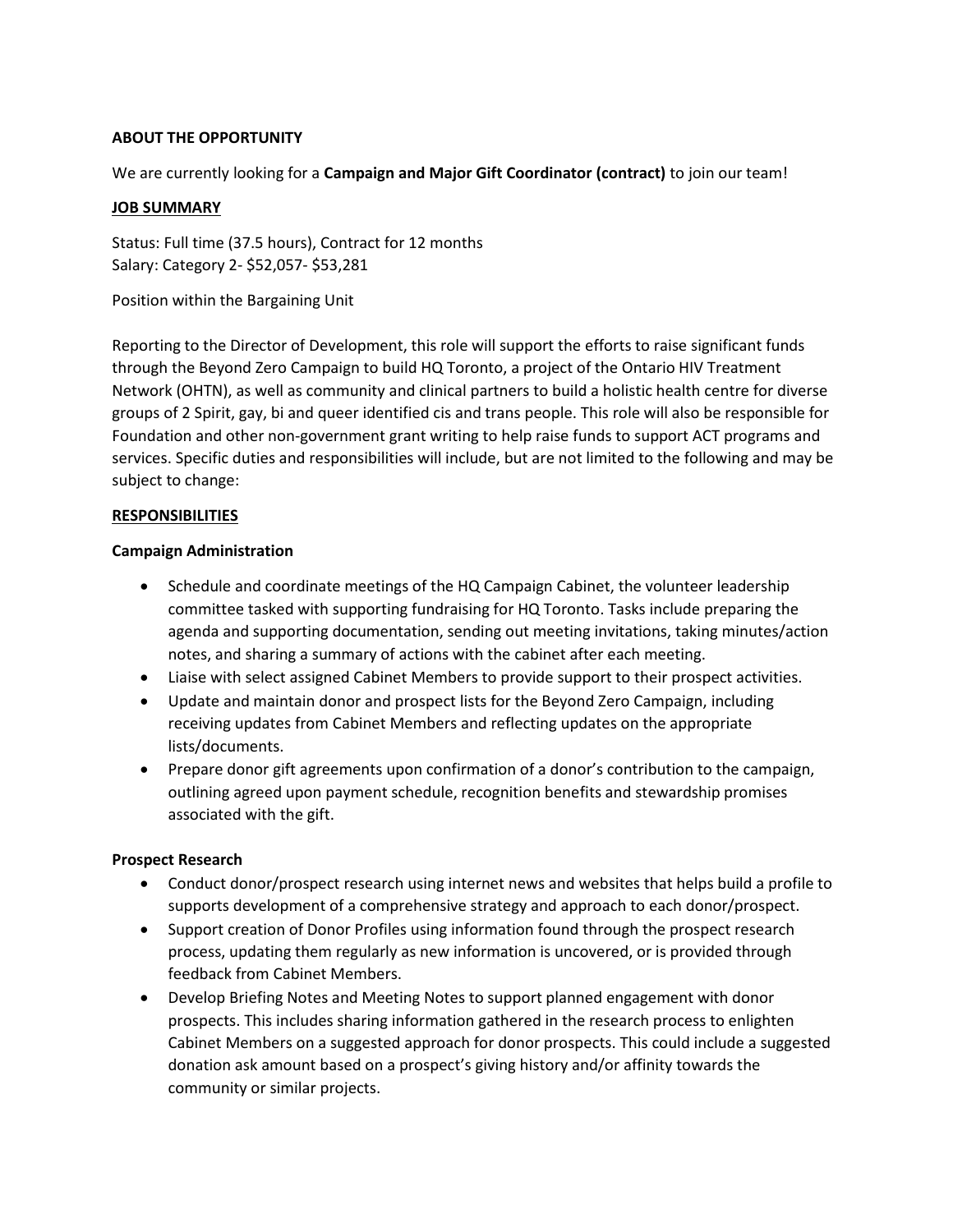### **Campaign Fundraising Support**

- Draft emails, letters, and other communication items to support Cabinet members in their efforts to engage their prospects towards securing donations on behalf of the Campaign.
- Create/write customized proposals for donor prospects using established proposal templates.
- Prepare other campaign documents such as powerpoint presentations to potential donors or funder groups that help educate and bring awareness of the Campaign.

#### **Campaign Stewardship**

- Create template for and prepare stewardship reports that provide comprehensive updates to donors who have made financial commitments to the Campaign.
- Schedule and help facilitate tours of HQ Toronto with donors and donor prospects.
- Work with the Special Events Coordinator to help orchestrate Campaign stewardship and recognition events. This could include Campaign Launch or progress events and donor recognition unveilings.

## **Major Gifts (Research and Grant Writing)**

- Use Grant Advance, DonorPerfect database reports and other tools to identify potential donor prospects for ACT funding priorities and HQ Toronto.
- Create and oversee updates to a list of Foundation and Corporate funding prospects, including letter of intent and submission deadlines, as well as tracking submissions and expected response, facilitating follow-up accordingly on submitted funding applications
- Works with the Director of Development to create and recommend strategies for donation request approaches to Foundation and Corporate donor prospects.
- Write and submit letters of intent to identify Foundation and Corporate donor prospects for identified funding priorities
- Prepare and write Foundation and Corporate grant applications and proposal, liaising with select program staff and management to articulate priorities and prepare budget breakdown for submissions.
- Prepare donor gift agreements upon confirmation of a donor's contribution to the campaign, outlining agreed upon payment schedule, recognition benefits and stewardship promises associated with the gift.
- Prepare and submit timely grant updates and final reports, liaising with internal select program staff and management to articulate successes of the funded program, setting the agency up for success with future funding requests.
- Working with the Director of Development, establish and meet revenue targets set-up for the Major Gift Program.

#### **Finance and Administration**

- Work with the Director of Development to provide input in the budget planning process.
- Produces portfolio reports for the Director of Development on Foundation and Corporate giving, including requests and pending decisions accordingly.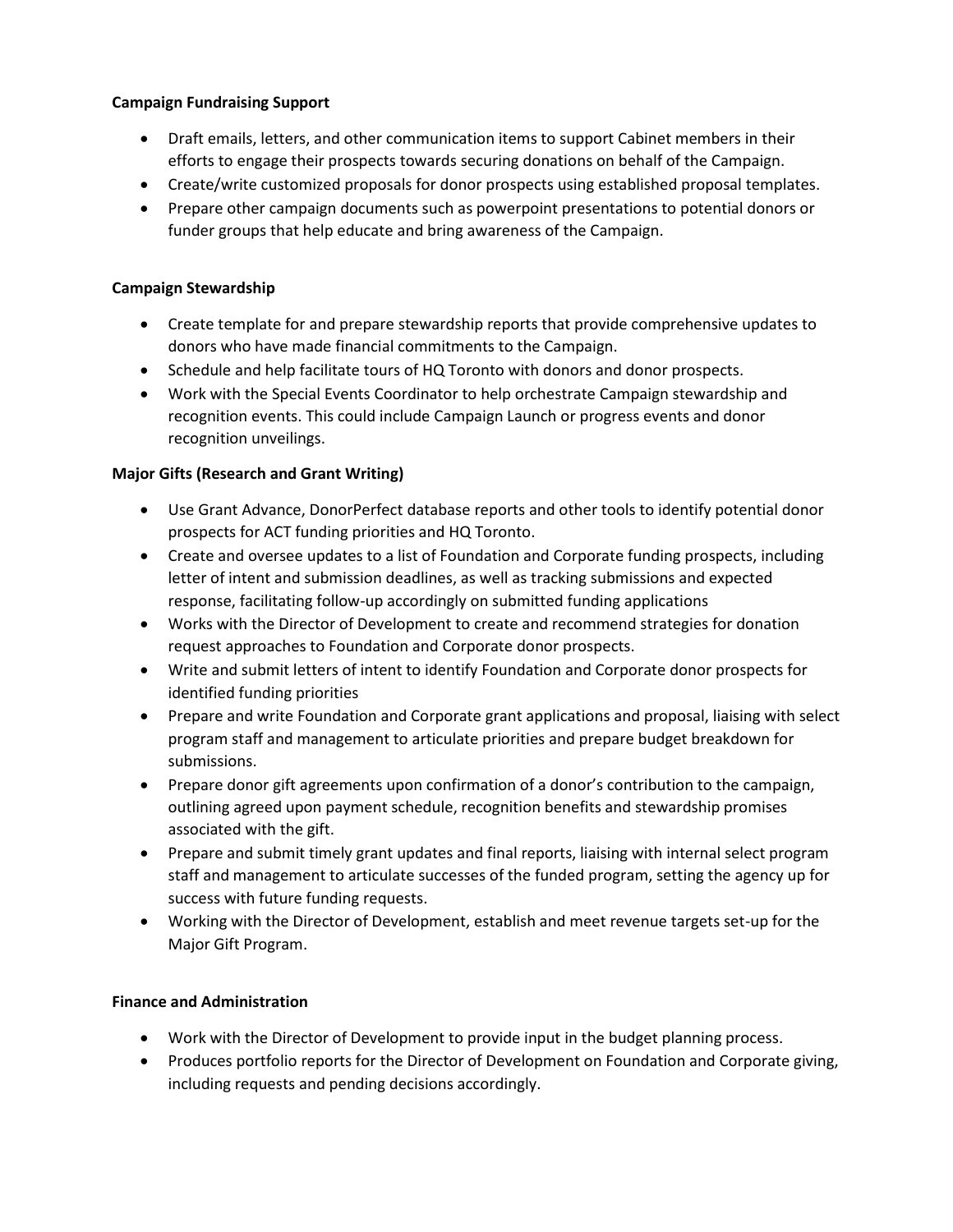- Participate in regular staff and team meetings to communicate information and progress, problem solve and to support achieving goals of the Fund Development Team.
- Understand and ability to competently and passionately communicate the mission and values of the organization to internal and external partners.
- Strong communication skills and ethical standards, adhering to the AFP Code of Conduct for professional fundraisers.
- Compliance with the organizational policies and procedures.

## **QUALIFICATIONS**

- Three (3) years experience working in development or fundraising office. Experience with grant writing, major gift and/or campaign fundraising activities an asset.
- Post secondary education (preferably non-profit management, charitable giving or related field)
- Commitment to advancing a culture of philanthropy and pursuing professional development opportunities.
- Ability to build rapport, credibility and trust with volunteers, donors and internal stakeholders, demonstrating strong relationship building and stewardship skills.
- Excellent interpersonal and communication skills (oral, written, visual) along with the ability to proactively problem solve, organize, multi-task and prioritize work in a team environment.
- Proficiency in Microsoft based programs: Word, Excel, Office, PowerPoint and Teams.
- Experience with AKA Raisin, DonorPerfect or comparable software an asset.
- Demonstrated understanding of volunteer management.
- Understanding of issues related to HIV and AIDS and gay men's health.
- Must be available to work occasional evenings and weekends as required

## **JOIN US!**

To apply for this opportunity please send your cover letter and resume to:

#### [careers@actoronto.org](mailto:careers@actoronto.org)

Please be sure to include the title of the role you are applying to, in the subject line.

## **This deadline to apply is June 5, 2022**

ACT thanks all applicants for their interest, however only candidates selected to participate in the recruitment process will be contacted.

**\*To ensure the health and safety of our employees against COVID-19, ACT has implemented a mandatory vaccination policy. Successful candidates must submit proof of their vaccination status on their first day of employment. ACT will provide accommodation for valid medical reasons pursuant to the Ontario Human Rights Code. \***

#### **Other**